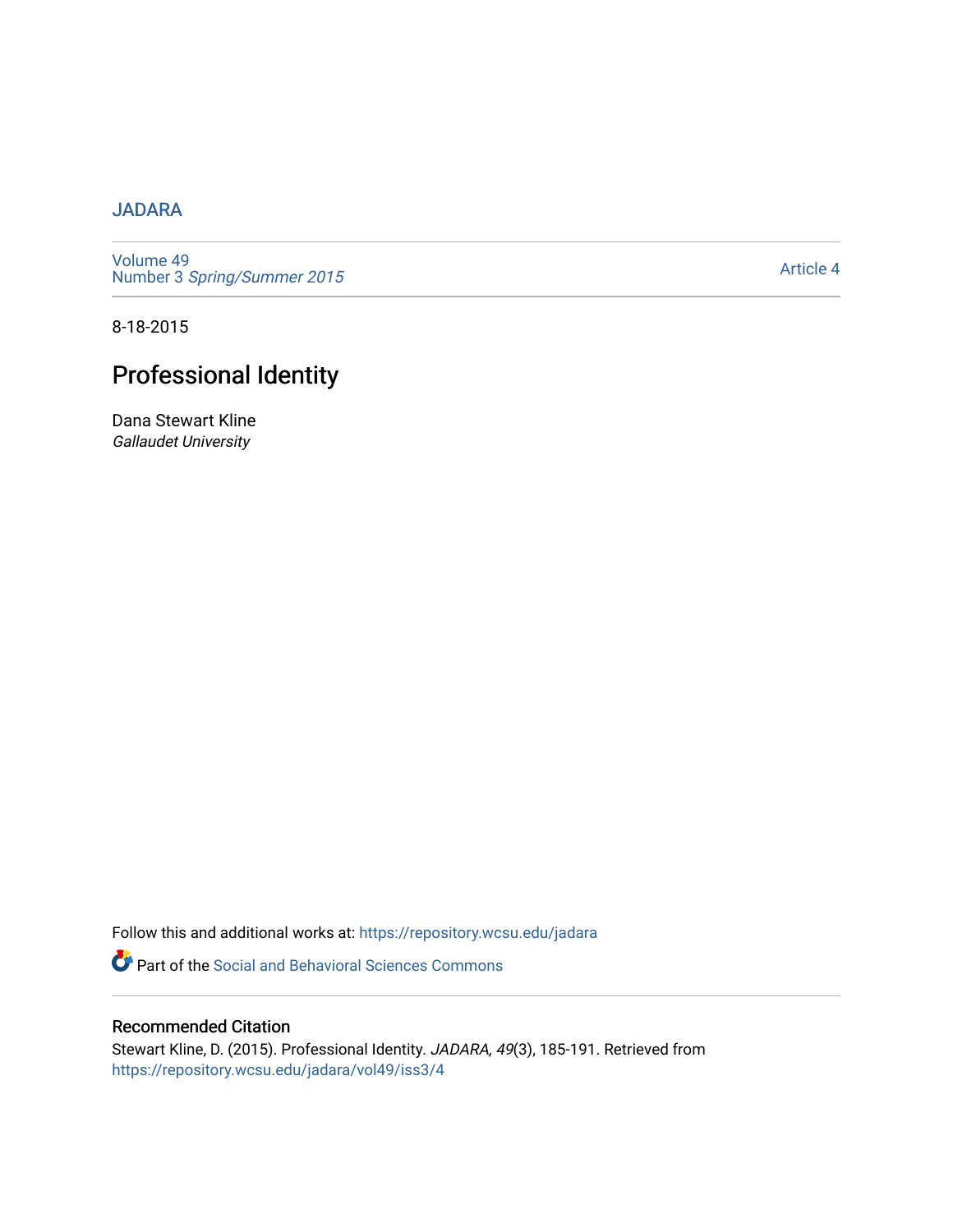*The Boyce R Williams Student Writing Award is given to recognize and reward exemplary student writing in the area of human services to persons who are Deaf, Deafened, and/or Hard of Hearing. This award is focused on the writing ability of the student rather than research. The award is open to students in any human services discipline.* 

*Dana Stewart Kline, the 2015 Boyce R. Williams Student Writing Award winner, wrote this piece in exploration of developing her professional identity.* 

*Ms. Stewart Kline currently works at Delaware School for the Deaf with students with deaf-blindness and additional special needs, ranging in ages from 18 months to 21 years. She provides both direct services to the students as well as consultation to the staff and support therapists that work with these students on a daily basis. She earned a bachelor's degree in Psychology from Stevenson University and is currently enrolled at Gallaudet University in the Summers and Online School Counseling Graduate Degree Program combined with the Deaf & Hard of Hearing Infants, Toddlers, and Families: Collaboration and Leadership Interdisciplinary Graduate Certificate Program. She resides in Baltimore, Maryland with her wife, Tiffany.* 

The roles and responsibilities of the professional school counselor have shifted dramatically over the years. Influences such as legislation, school reform, and how society views children, education, and special education have impacted the professional school counselor's day-to-day work (Erford, 2015). In addition to being a counselor, other roles include advocate, leader, collaborator, team member, teacher, data collector, and evaluator.

In 2012, I made the decision to leave the corporate work world and return to the field of education. In all honesty, I had very few expectations for what I considered a "transition job." I was hired as a paraprofessional in the pre-kindergarten spoken English classroom at Delaware School for the Deaf. Little did I know my experience would lead to such happiness, and motivation to further my own education. I began working one-on-one with a five-year-old boy who was deaf-blind and had CHARGE syndrome, and he changed my life. On our first day, we sat looking at each other. I was clueless about what to do. He did not talk, sign, or walk. In those first few months, I read as many articles as I could, talked to many deaf-blind professionals, and attended numerous professional development opportunities and workshops to learn as much as possible about language acquisition, the communication matrix, deaf-blindness, and CHARGE syndrome. He and I worked together daily for six hours each day for several months. We worked on communication together, we went to physical therapy and occupational therapy together, we ate together (although he ate through a g-tube), we played together, and most importantly, we learned together. After two short months, we had formed an incredible and indescribable bond. It was then that he signed his first word. Shortly thereafter, he began walking. The coordinator of Delaware's Statewide Deaf-Blind Program told me this: "if you enjoy your time with him, then you 'get him,' which means you've opened your world to be more than it was before you sat with him." This student inspired me to become an advocate, and to have and be a voice in order to support, encourage and fight for equal educational opportunities for all children. I applied and was accepted into Gallaudet University's School of Counseling Graduate Program combined with the Deaf and Hard of Hearing Infants, Toddlers, and Families: Collaboration and Leadership Interdisciplinary graduate certificate program.

As advocates, our responsibility is to have and be a voice in order to support, encourage and fight for equal treatment and educational opportunities for all children. We must remain cognizant of the fact that we may be the only advocate that some students have. Gandhi said we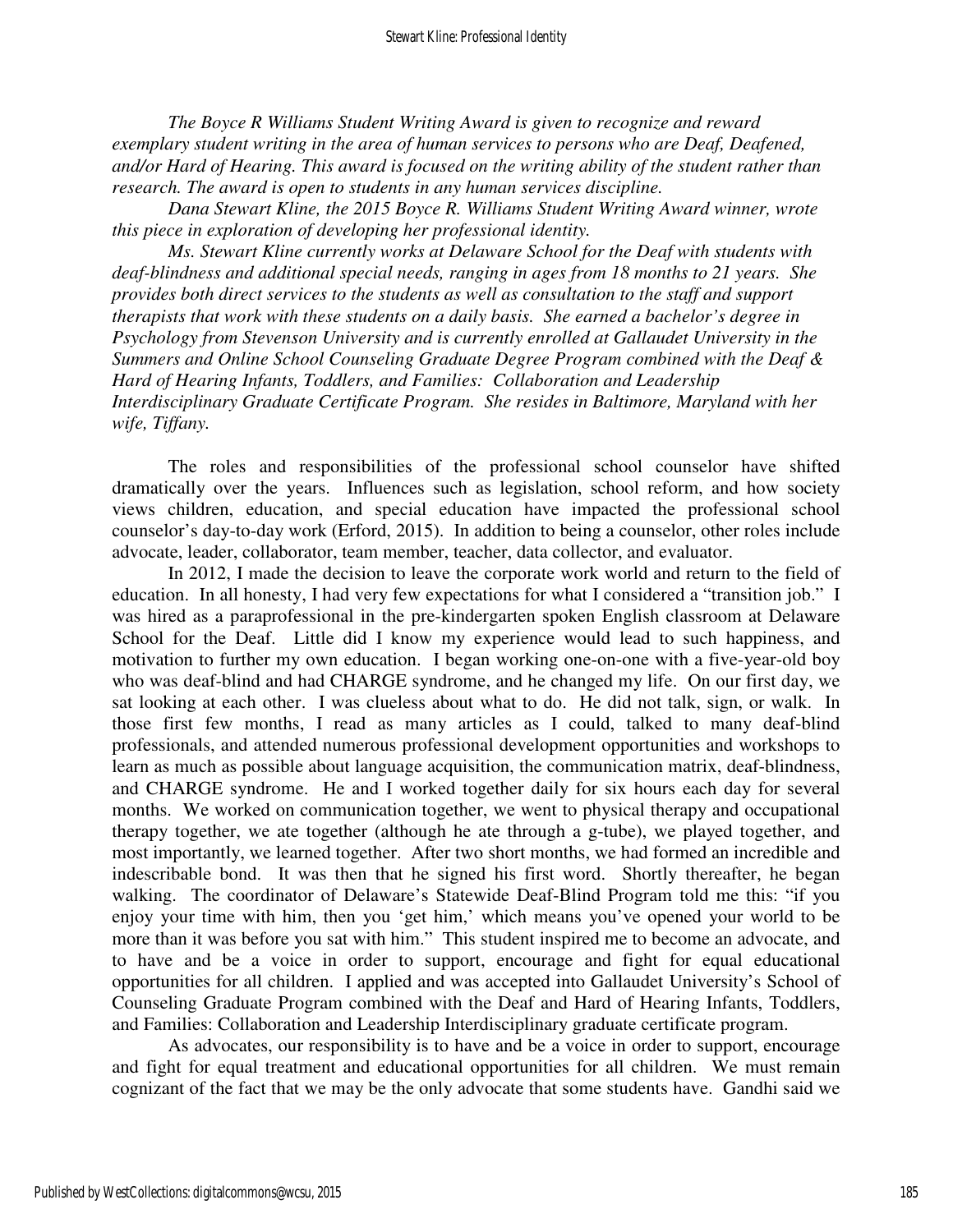must "be the change we wish to see in the world." We do this by accepting the role of a leader. The walk of change does not move if there is no leader to guide the way.

The foundation of our work is based upon our ability to build relationships. This does not only mean with our students, but also with teachers, service providers, administrators, families, community members, and members of legislature (local, state, and federal). We must be active team members by sharing our knowledge, ideas, and feelings. We should also remain open to others' expertise, experiences, and thoughts. In creating these connections, we are building alliances to help in our efforts to create change within the system(s).

In our first class discussion, we were told that in addition to being professional school counselors, we would also be considered as agents for social change. This made my responsibility as a professional school counselor feel even more personal. A vivid image popped into my mind: lurking under my business casual school counseling attire was a superhero's uniform with the words "AGENT FOR SOCIAL CHANGE" across the chest, while my cape was peeking out from my shirt collar. I identified it as a uniform instead of a costume, because it was something that we would be expected to take pride in when we put it on daily. All students deserve the same quality curriculum and instruction. I am clear on the responsibility that I have in ensuring that this happens through the work that I conduct on a daily basis. We must have an engrained belief that each student is just as deserving as the next. This includes *all* races, gender identities, socio-economic backgrounds, sexual orientations, cultures and beliefs, students with various emotional challenges, physical challenges, varying cognitive abilities, the gifted, the privileged and the less or not privileged, etc. We must learn to appreciate our differences and realize that the ability of each student being able to bring a different perspective/experience into the classroom will not only educate and facilitate the growth process, but empower students.

As counselors, it is important that we also remember our role as teachers. We are, and will be, responsible for delivering guidance instruction and lessons derived from the American School Counselors Association (ASCA) model, much like classroom teachers. At times, our lessons will be with individuals, and other times our lessons with groups. We accept the responsibility of providing our students with the resources and tools they need to be successful in school, post-secondary education, and in their own communities. We do this by teaching them strategies to manage and rationalize their feelings, establish and sustain healthy relationships, further their educational goals and/or obtain employment, and achieve personal success(es).

Lastly, we must be constant in our use of assessments and outcome data to hold our programs and ourselves accountable. Assessments allow us to continuously reevaluate our students', school's, and the community's needs. The data informs us of the effectiveness in our work with an ever-evolving student and professional population. We should, in turn, use this data to shape our work. As professionals, we must always be reflective. We are responsible for ensuring that we meet the changing needs of our students. We are no good to our students or our school if our services are not effective. Erford (2015) reminds us that we must stay relevant and ensure that our programs "equitably meet the academic, personal/social and college and career needs of all students" (p. 91).

Erford (2015) adds the following 10 roles to school counselors' repertoire: (1) professional, (2) agent of diversity and multicultural sensitivity, (3) leader and advocate for academic and social justice, (4) developmental classroom guidance specialist (5) provider of individual and group counseling services (6) career development and educational planning specialist, (7) school and community agency consultations/collaboration specialist, (8) school reform and accountability expert, (9) safe schools, violence prevention, at-risk specialist, and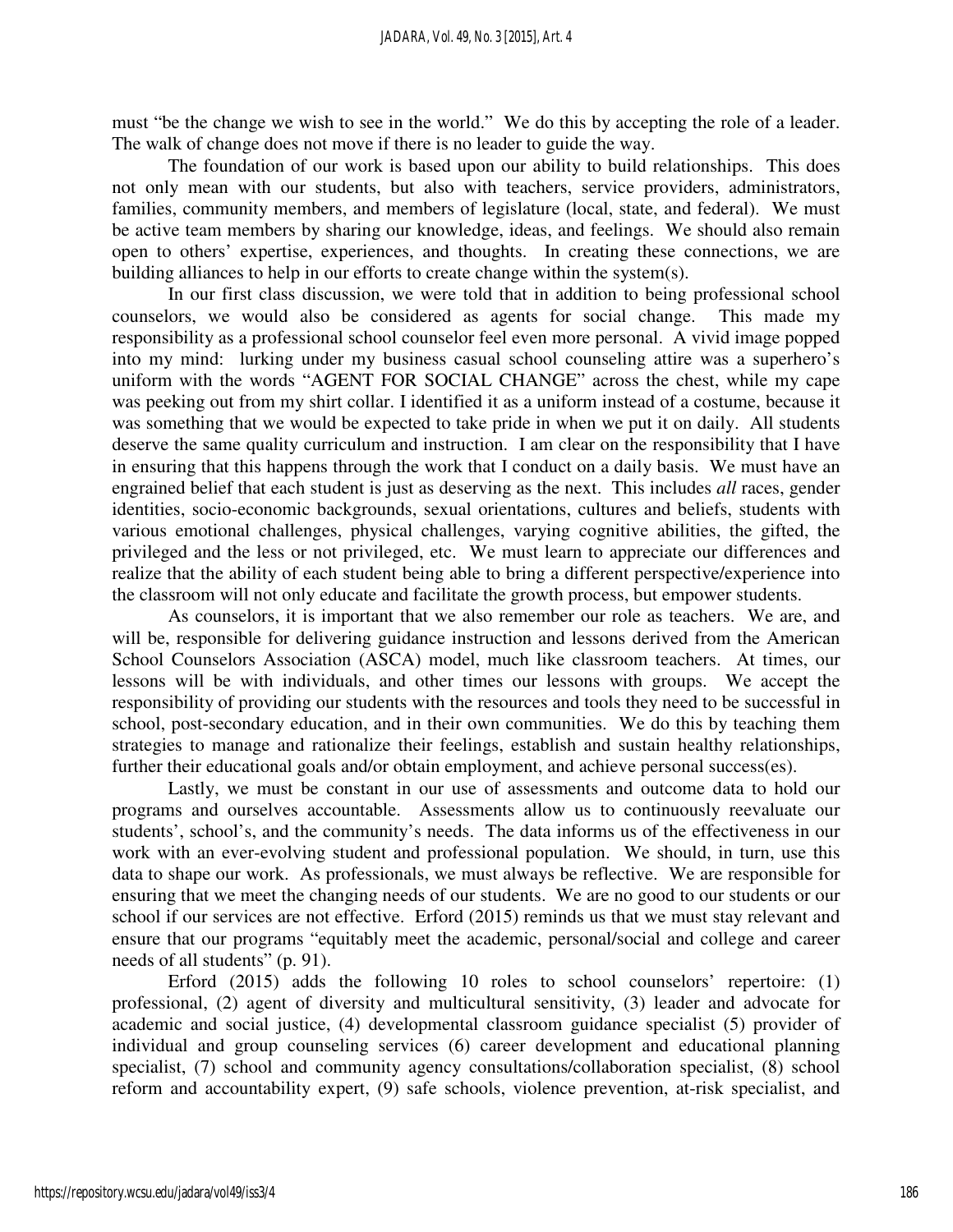(10) advocate for students with special needs. Each of these of these roles is critical to develop in our journey of becoming effective school counselors.

Several assignments in my studies helped make readings and subsequent classroom discussions come to life. It was extremely beneficial having the opportunity to conduct an interview with a present-day professional school counselor, looking at the job through experienced eyes. Oftentimes, what is in print is not always as it is in real life. Sharing our experiences and being able to learn from classmates' interviews offered me unique perspectives. Again, the role of the professional school counselor was further expanded and the interviews reinforced that the school counseling profession is not a one-size-fits-all job. The responsibilities vary, and probably always will. It seems all too often that non-counseling duties sneak their way in and make it difficult for counselors to be as effective as possible. Furthermore, it takes a certain level of vulnerability to succeed in relating to students and the challenges that they're faced with on a daily basis. It takes a creative mind to generate solutions and alternatives to change behaviors. It also requires patience and ambition at the same time. We, as counselors, must meet the students where they are and offer them something different from what they're used to.

 I was also given the opportunity to explore several professional organizations that would benefit and support us in working with students who are deaf or hard of hearing. Each of these organizations offers unique resources to support the working professional's continuous learning and personal growth, and there are two that appeal to me: the American Counseling Association (ACA), and the National Association of Multicultural Education (NAME).

 The ACA appeals to me because its mission statement clearly states that the profession of counseling should be used to promote diversity and human dignity (About ACA, n.d.). The ACA's emphasis on developing and empowering a well-rounded counselor is something I relate to. Having the chance to attend the ACA's annual conference and workshops they offer would be a great opportunity to network with other professionals and learn from our trailblazers.

There were several things that caught my eye about NAME. The first was NAME's connection to the word *Sankofa*, which meaning is often symbolized by a mythical bird running forward as its head looks backward, gently carrying an egg in its mouth. The Sankofa bird represents our journey forward in life, while remembering, appreciating, learning, growing, understanding, and remaining connected with our roots/past. The egg in the bird's mouth represents our future. Each time, I hear the word *Sankofa* or see an image of the Sankofa bird, I am reminded of its powerful message and how our daily experiences constantly mold us, challenge our way of thinking, and shape our personal and professional identities. It is imperative that I continue to explore my history, learn and grow from it, and be constructive as I inspire others and myself on my exhilarating walk forward.

NAME's six main goals go hand-in-hand with school counselors' role of being social justice change agents. Each valuable goal not only applies in the field, but I can also directly relate them to aspects in my everyday life. According to the *Definitions of Multicultural Education* page on the NAME website, in order to "achieve these goals, multicultural education in schools needs school staff that is culturally aware and diverse." This statement holds personal meaning. I have worked in several schools where the majority of the students was of one ethnicity and the majority of the staff was of another ethnicity. Children need to be able to see themselves in the people who lead them. There needs to be more of an emphasis/training on multiculturalism in education. As counselors, we will work both as individuals, and as members of interdisciplinary teams. The team that makes the biggest impact is the one where each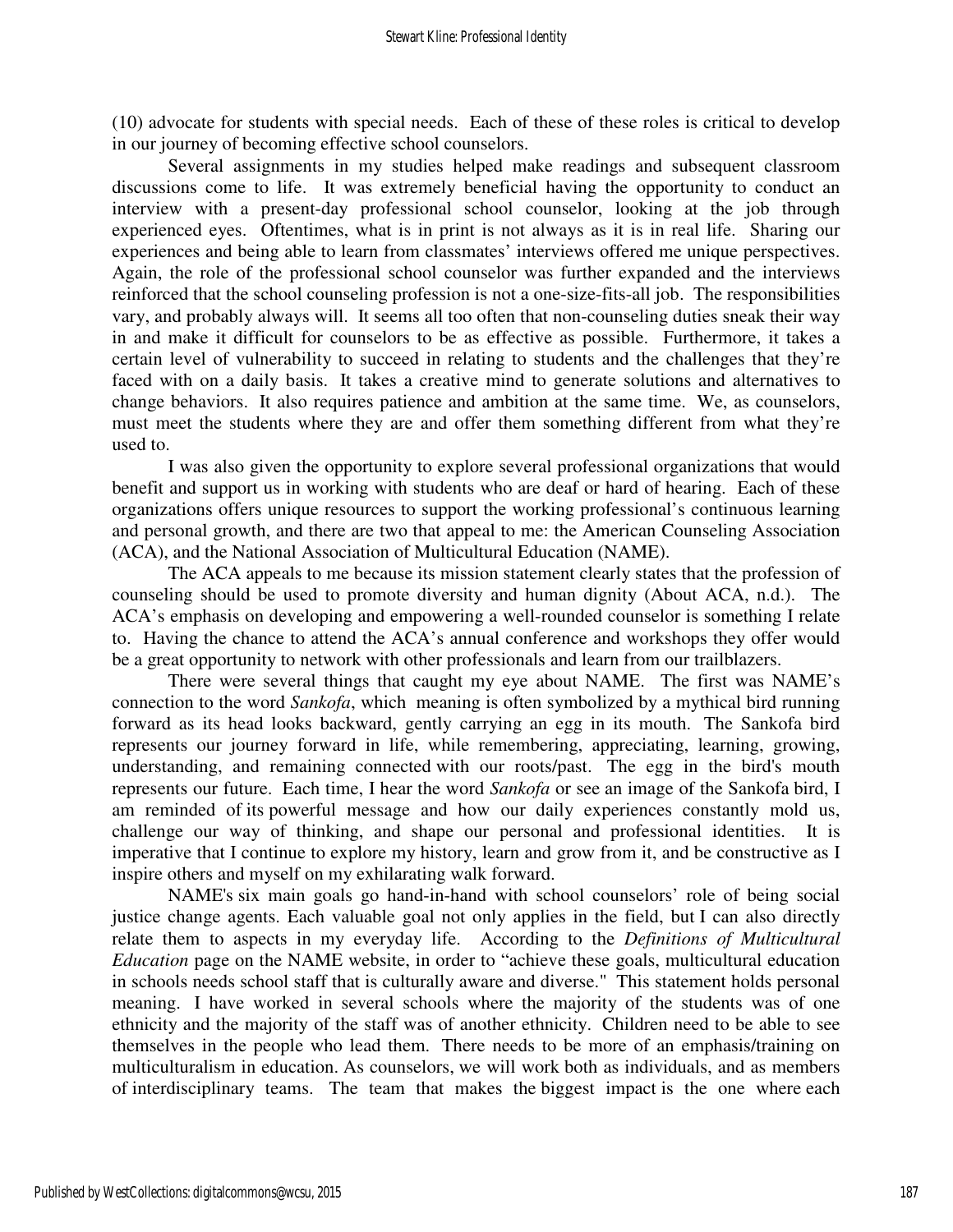member shares the same vision and works together to meet and exceed the team's goal(s). I plan to become a NAME member and attend its annual conference to further educate myself on how to advance multicultural education, equity, and social justice.

While we must remain patient and realize that change takes time, we must also be reminded that change begins with us. As we learn more, experience more, and continue our efforts to make social change a reality, we will feel more and more empowered. We must educate, share our knowledge and experiences, and ensure that other educators understand they, too, are responsible for making social justice and valuing multiculturalism a priority. Legislation must understand that inequality on any level, against any population is wrong and must be addressed as well.

I have established four action plans to further expand my professional identity. First and foremost, I need to continue to expose and immerse myself in Deaf culture. I need to remain an active participant within the Deaf community. In my future role as a professional school counselor, the ability to communicate and relate to my students is vital in building and sustaining trusting relationships. Immersion will not only help me to become proficient in ASL, but also expand my knowledge of Deaf culture and becoming an ally to the Deaf community.

In order to develop cultural competence, I plan to increase my self-awareness by discovering my family history, values and experiences. I recently started reading *White Like Me: Reflections on Race from a Privileged Son* by Tim Wise and have come to realize that I, too, have roots, and my story, like his and many others, did not begin on the day that I was born. Wise (2011) suggests that "when we first draw breath outside the womb, we inhale tiny particles of all that came before, both literally and figuratively" (p. 1). I intend to have meaningful dialogue with my grandparents and other family members to create my own family tree. As Erford (2015) recommends, I will also expand my knowledge of white privilege in order to reduce the potential impact it may have on my ability to relate to and help others. Uncovering and learning from my past will help me to become a more culturally competent ally and professional school counselor.

I will also continuously expand my knowledge by joining ACA and NAME and attending conferences and workshops focused on multiculturalism, diversity, inclusion, breaking stereotypes, oppression, and empowerment. I also hope that this exposure and knowledge will instill the confidence necessary to become a leader and advocate in the field.

My last action plan requires some soul searching. It will involve me taking a look at who I am, my core beliefs, my worldview, and the type of counselor that I wish to become. Currently my knowledge and understanding of the theories of psychotherapy is very limited. As I read and learn more about each of the theories, I plan to blend my knowledge with my experiences and values to select the theory that best fits the truths inside me in order to guide my future work as a professional school counselor.

My vision for my future as a professional school counselor involves embracing the title of agent for social change. Although I would prefer to work at a school for Deaf students, I am also confident in my ability to make an impact and advocate for Deaf/Hard of Hearing students mainstreamed into a public school setting. I see myself empowering various minority students (Deaf/Hard of Hearing, severe disabilities, special needs, LGBTQIA, and other marginalized populations) to feel validated and fulfilled as they develop their own identities. Growing up as a gay child myself, I recall feelings of isolations and questioning who I was and where I belonged throughout my school years.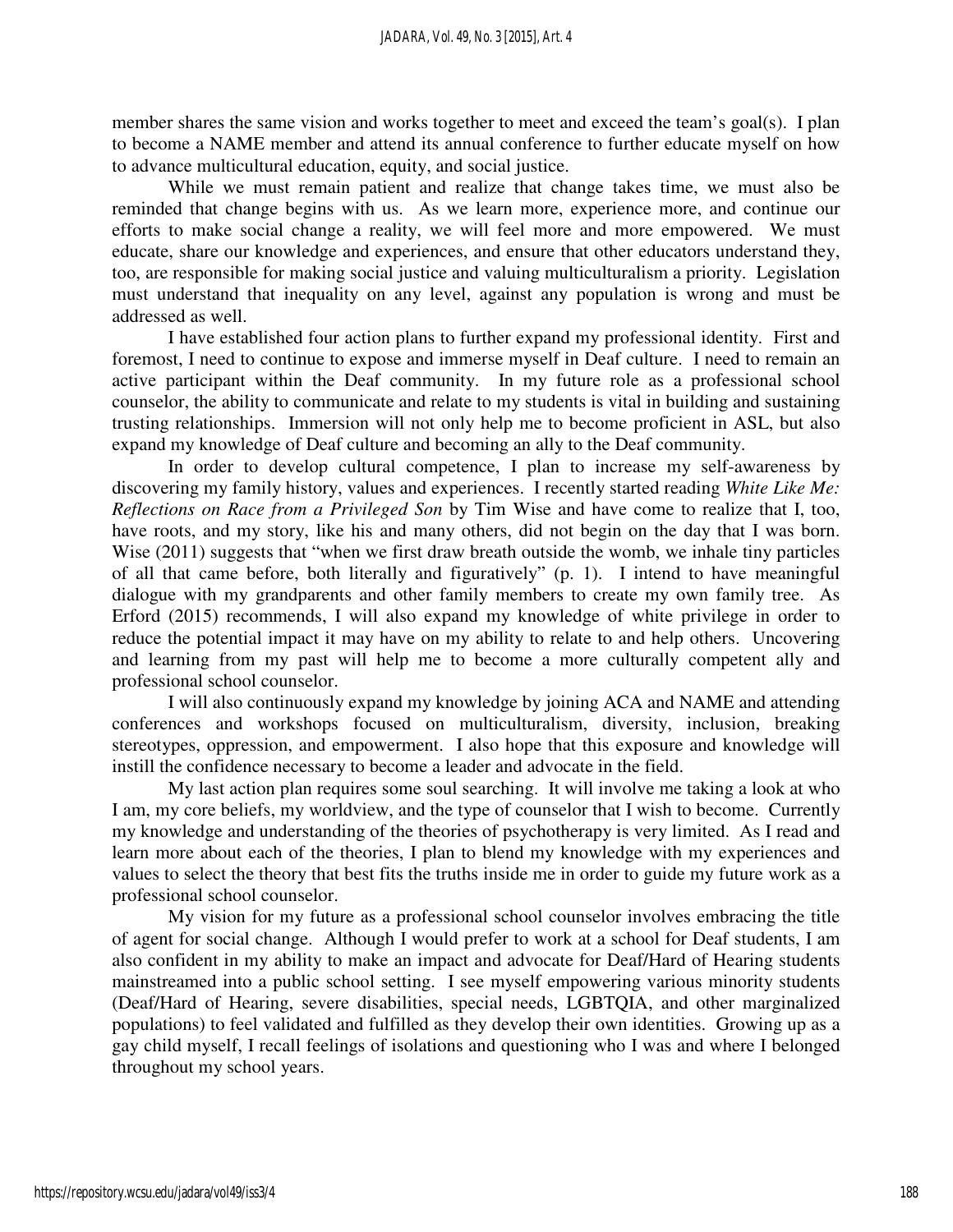I currently work with students who are Deaf/Hard of Hearing and many of whom have additional disabilities (physically, emotionally, socially, and cognitively). I see and feel a need for understanding, empathy, education, patience, inclusion, and acceptance in the overall educational systems. I am dedicated to these principles, and want to assist the educational community by becoming a loyal and devoted culturally competent school counselor. I plan to serve all students through individual counseling, small and large group counseling, mentoring, promoting involvement in social interactions, advocating, teaching them how to advocate for themselves, being an ally, and assisting in the intricacies of planning for post-secondary education/career opportunities.

My most important responsibility will be to meet my students where they are. If for any reason I am unable to meet their needs, I am committed to finding someone who can. As a school leader, I intend to involve myself in community activities, leadership activities, and extracurricular activities within the school in order to stay visible, embrace the school culture, and advocate for what is best to develop our students into thriving citizens. I expect to help each of these students find the appropriate social/emotional balance necessary to achieve their own individual success.

### **Contact Information:**

Dana Stewart Kline Dana.stewart.kline@gallaudet.edu